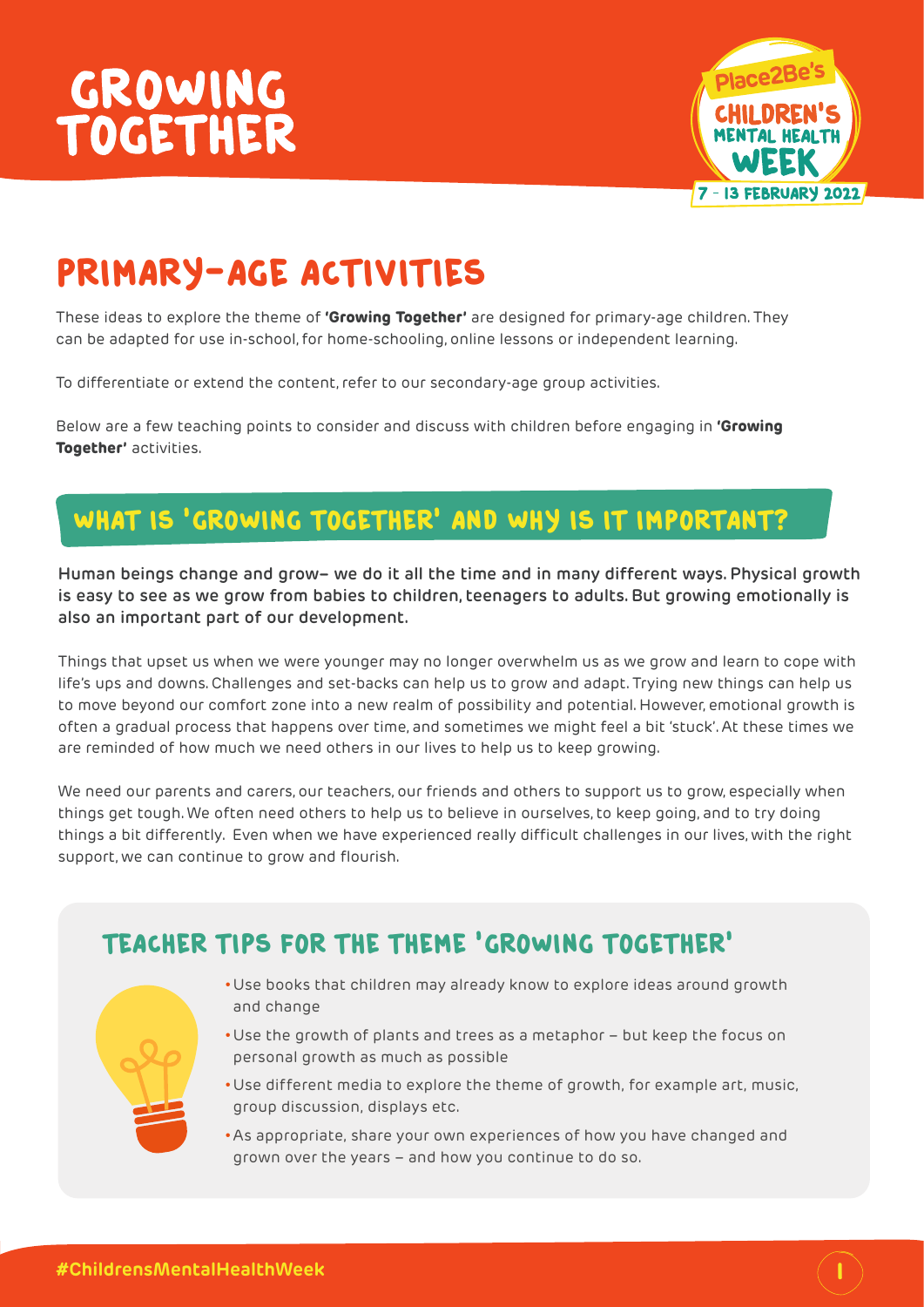

# ACTIVITY IDEAS

## LOOK HOW WE'VE CHANGED!

**Read your class a story or poem about growing and changing, such as The Very Hungry Caterpillar (Eric Carle) or The Ugly Duckling (Hans Christian Andersen).** 

- Ask the children about some of the changes the characters went through.
- Can the children think about changes they have been through themselves – for example, have they always been able to walk, write their name, make friends etc?
- Ask the children to think about what they would like to be able to do when they are older.
- Encourage the children to think about whether they might need help at first to do those things, and who might help them.

You may need to explain that children develop and are able to do things at different ages – we all develop at our own pace. Focus on all the amazing things they can do now, particularly when we think of how little babies can do when they are born.

**Follow-up activity:** Create outlines of butterflies or swans (depending on which story you used). Decorate with pictures or words depicting things that the children have learnt to do e.g. draw , write their name, count to 10, do a handstand, etc.

## REACH FOR THE STARS

**Get inspired and uplifted by playing, singing or dancing to 'Reach' by S Club 7.**

- Talk to the children about having goals things that we want to work towards.
- Talk about how we often need to take small steps towards reaching our goals.

Invite each child to create a large star and write a goal on the star that they would like to reach. Encourage setting goals around emotional growth, for example, learning to cope with a difficult feeling like anger; learning to say sorry when you have hurt somebody or learning to speak up for something you believe in.

You could make a display of the children's stars for them to refer to throughout the week.

**Follow-up activity:** How will they reach their goals? Invite the children to create ladders to help them reach their stars. On each rung, put a small step towards the goal that they've set. Discuss how they can praise and encourage each other when they see classmates take small steps towards their goals.



 $\bigstar$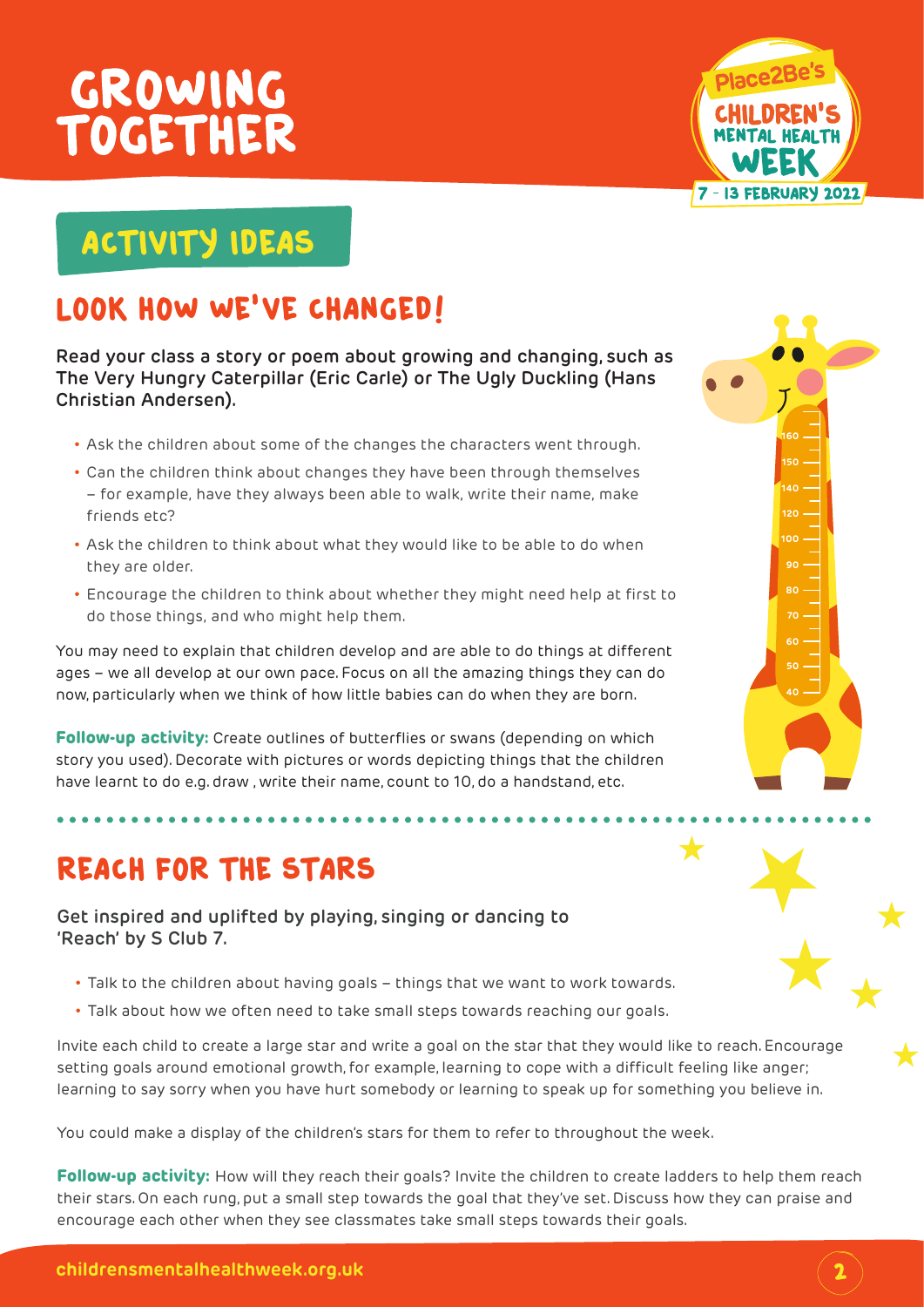

### Time to grow

#### **You will need some cress seeds, and a pot to grow them in.**

- Talk to the children about what the seeds might be what will they grow into?
- What will they need to help them to grow? (water, light, warmth)
- Can they think about how long it might take before they see any growth?
- Do they know how tall they might grow? What might they look like?
- Ask the children to take a photo of, or draw, how the seeds grow and change every day.

#### **Discussion points:**

- We can't always see growth immediately sometimes it is very slow.
- We don't always notice that something is growing but it is.
- Things can grow in unexpected ways.

Link these discussion points to our personal growth. For example, has it ever taken them longer to learn a new skill than their siblings or classmates? Have they ever had the experience of thinking they are getting nowhere and then all of a sudden things 'click into place'? Do they have a talent that few people know about? (Think fun stuff - like being able to stand on their head, finger knitting, or rolling their tongue etc!)

## STEP BY STEP

**Ask the children to consider a skill they currently have. For example, baking, riding a bike, reading, dancing, swimming, learning an instrument etc.** 

- What steps did they take to get there? e.g. learning how to use a knife safely to chop vegetables; from starting to learn to ride a bike with stabilizers to being able to do a wheelie.
- What went wrong? e.g. their cake burnt, or they fell off their bike.
- What helped them to keep going?
- What did they learn from that experience?

Encourage children to draw and write a comic, or create a simple book, describing the development of their skill over time – including when things went wrong.

Ask each child to add a final square or page, and draw a picture of what could happen if they continued to develop this skill (e.g. a picture of them in the BMX Olympics, in the Great British Bake-Off or writing their first novel!)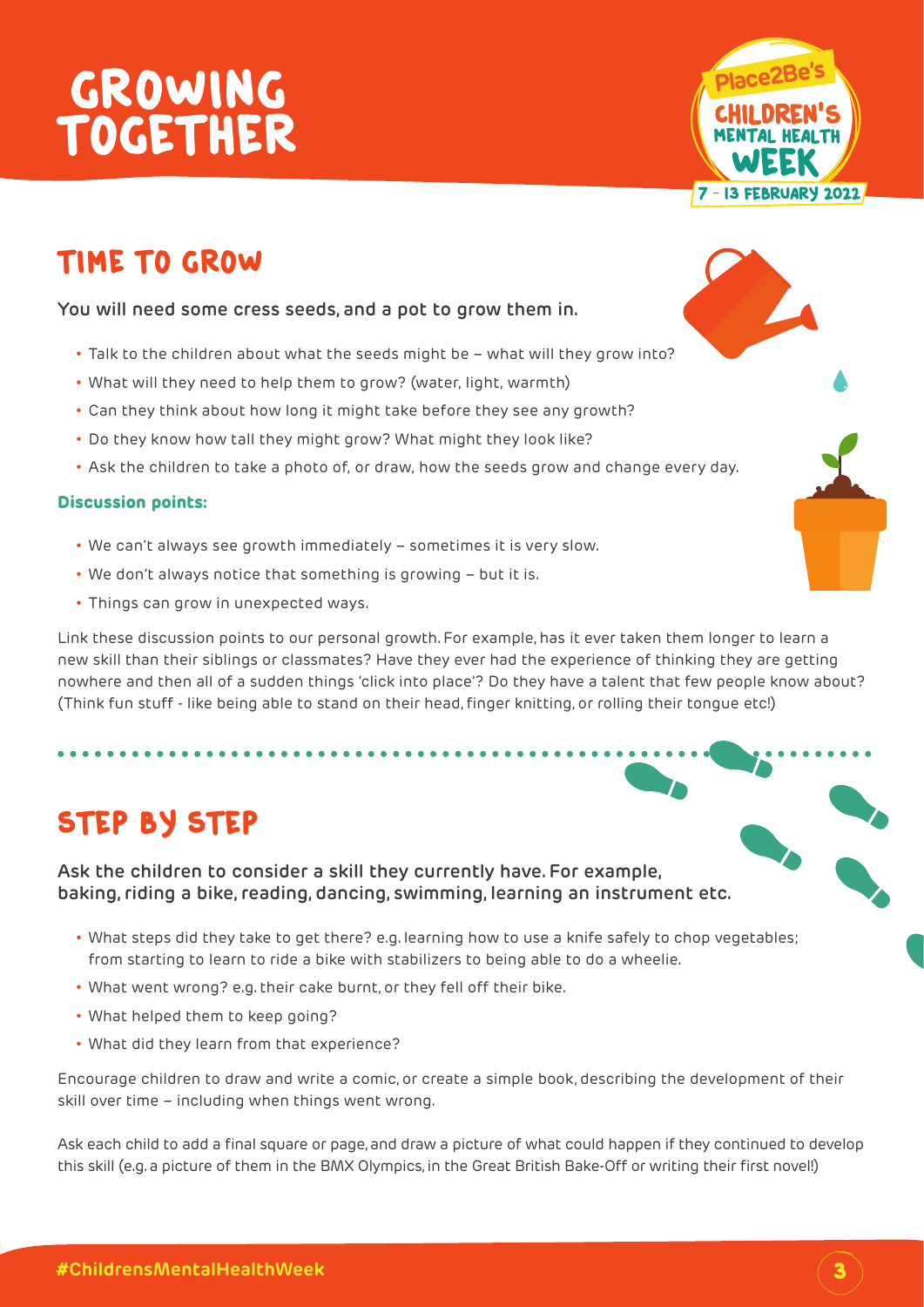

### Create a growing together wall

**Talk to the children about the growth you have noticed in them since September. Ask the children to comment on their own and other children's growth.** 

Encourage the children to write or draw something that they have learned, achieved or found out about themselves or others. This could be academic, in sport, music, art, in a friendship. Remember to include things that other people may not notice e.g. 'I found someone else to play with when my friend was absent', 'I read aloud in class, even though I felt really nervous', 'I walked away rather than shouted when I felt angry' or 'I tried something new for lunch'. These can then be displayed on a 'growing together wall'.

**Teachers – don't forget to add yours too! Did you lead an assembly for the first time, or teach something in a different way, or help another teacher in some way?**

### WELLBEING WELL

**Watch Jessi, who is autistic, talk about what helped her to cope with her worries about moving on to secondary school: [bbc.in/3owivPr](http://bbc.in/3owivPr)**



Ask the children to write a brief sentence about what helps them to feel ok and to draw a picture of it. For example, "listening to my favourite music helps me to feel calm" or "remembering a silly joke my grandad told me makes me feel happy" etc.

Create a 'wellbeing well' - *this could be a box, basket or even a display in class*  where children can place their ideas.

**Remind the children they can go to the 'well' for ideas, or try some of them out together.**